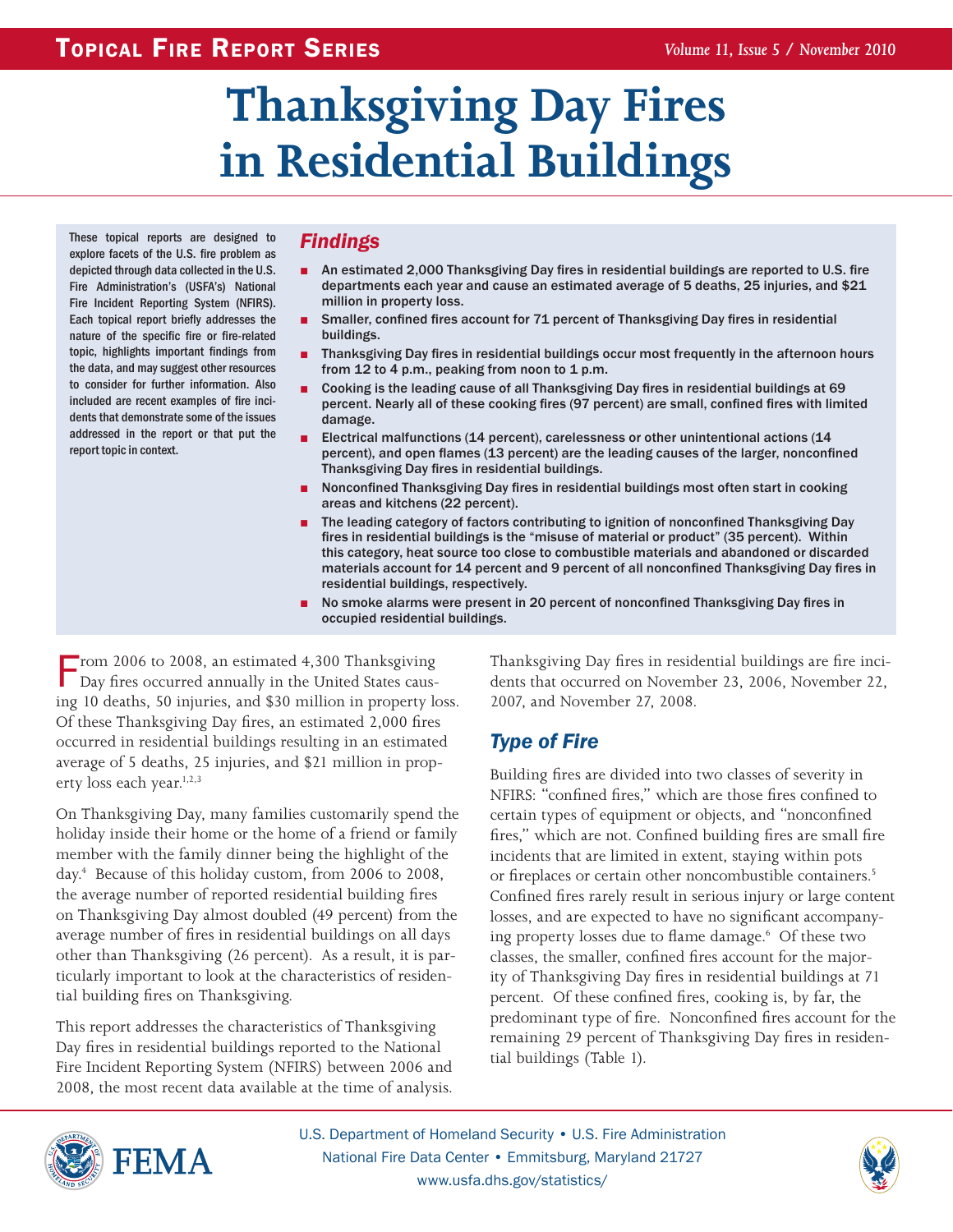| <b>Incident Type</b>                               | Percent |
|----------------------------------------------------|---------|
| Confined fires                                     | 70.9    |
| Cooking fire, confined to container                | 60.6    |
| Chimney or flue fire, confined to chimney or flue  | 5.8     |
| Incinerator overload or malfunction, fire confined | 0.1     |
| Fuel burner/boiler malfunction, fire confined      | 2.3     |
| Commercial compactor fire, confined to rubbish     | 0.2     |
| Trash or rubbish fire, contained                   | 2.0     |
| Nonconfined fires                                  | 29.1    |
| Total                                              | 100.0   |

### **Table 1. Thanksgiving Day Fires in Residential Buildings by Type of Incident (2006–2008)**

Source: NFIRS 5.0

#### *Loss Measures*

Table 2 presents losses, averaged over the 3-year-period of 2006-2008, of reported Thanksgiving Day fires in residential buildings as well as fires that occur in residential buildings on all days other than Thanksgiving Day.7 Although

the average number of reported residential building fires on Thanksgiving Day is nearly double that of those on all other days, the average numbers of injuries and dollar loss for all Thanksgiving Day fires in residential buildings are about half those of the same loss measures for non-Thanksgiving Day fires in residential buildings.

### **Table 2. Loss Measures for Thanksgiving Day and Non-Thanksgiving Day Fires in Residential Buildings (3-year-average, 2006–2008)**

| <b>Measure</b>         | All Thanksgiving Day Fires<br>in Residential Buildings | <b>Confined Thanksgiving</b><br>Day Fires in<br><b>Residential Buildings</b> | <b>Nonconfined Thanksgiving</b><br>Day Fires in<br><b>Residential Buildings</b> | Non-Thanksgiving Day<br>Fires in<br><b>Residential Buildings</b> |
|------------------------|--------------------------------------------------------|------------------------------------------------------------------------------|---------------------------------------------------------------------------------|------------------------------------------------------------------|
| Average Loss:          |                                                        |                                                                              |                                                                                 |                                                                  |
| Fatalities/1,000 fires |                                                        | 0.0                                                                          |                                                                                 | 5.5                                                              |
| Injuries/1,000 fires   | 14.8                                                   | 5.5                                                                          | 37.5                                                                            | 28.2                                                             |
| Dollar loss/fire       | \$8,840                                                | \$80                                                                         | \$30,180                                                                        | \$16,100                                                         |

Source: NFIRS 5.0.

Notes: 1) Zero deaths in confined Thanksgiving Day fires in residential buildings were reported to NFIRS during 2006-2008; the resulting loss of 0.0 fatalities per 1,000 fires reflects only data reported to NFIRS. 2) Average loss for fatalities and injuries is computed per 1,000 fires; average dollar loss is computed *per fire* and is rounded to the nearest \$10.

#### *When Thanksgiving Day Fires in Residential Buildings Occur*

As shown in Figure 1, Thanksgiving Day fires in residential buildings occur most frequently in the afternoon hours from 12 to 4 p.m., peaking from noon to 1 p.m., when many are expected to be preparing Thanksgiving dinner.8 Cooking fires, discussed in the section "Causes of

Thanksgiving Day Fires in Residential Buildings," account for 69 percent of Thanksgiving Day fires in residential buildings. Fires then decline throughout the evening, reaching the lowest point during the early morning hours (2 to 3 a.m.).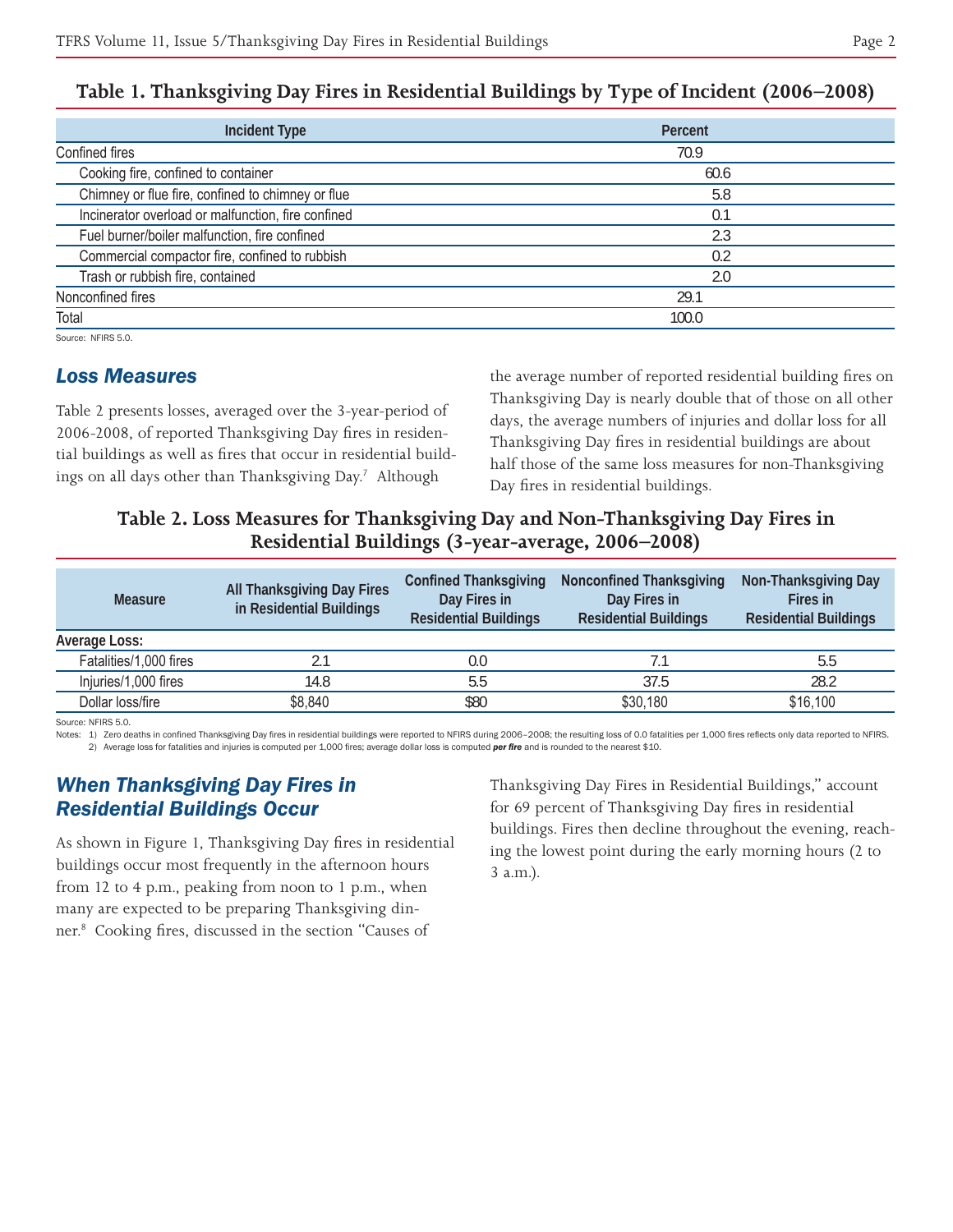

#### **Figure 1. Thanksgiving Day Fires in Residential Buildings by Time of Alarm (2006–2008)**

Source: NFIRS 5.0.

#### *Causes of Thanksgiving Day Fires in Residential Buildings*

Cooking is, by far, the leading cause of all Thanksgiving Day fires in residential buildings at 69 percent. Nearly all of these cooking fires (97 percent) are small, confined fires with limited damage. By comparison, cooking is the cause of 42 percent of residential building fires that occur on all days of the year other than Thanksgiving Day.

Heating, at 10 percent, is the next leading cause of Thanksgiving Day fires in residential buildings. Eighty-five percent of heating fires are small, confined fires.<sup>9</sup>

#### *Fire Spread in Thanksgiving Day Fires in Residential Buildings*

Seventy-nine percent of Thanksgiving Day fires in residential buildings are confined to the object of origin (Figure 2). Included in these fires are those coded as "confined fires" in NFIRS. Nine percent of the Thanksgiving Day fires in residential buildings are confined to the room of origin, and the remaining 12 percent extend beyond the room of fire origin.



#### **Figure 2. Extent of Fire Spread in Thanksgiving Day Fires in Residential Buildings (2006–2008)**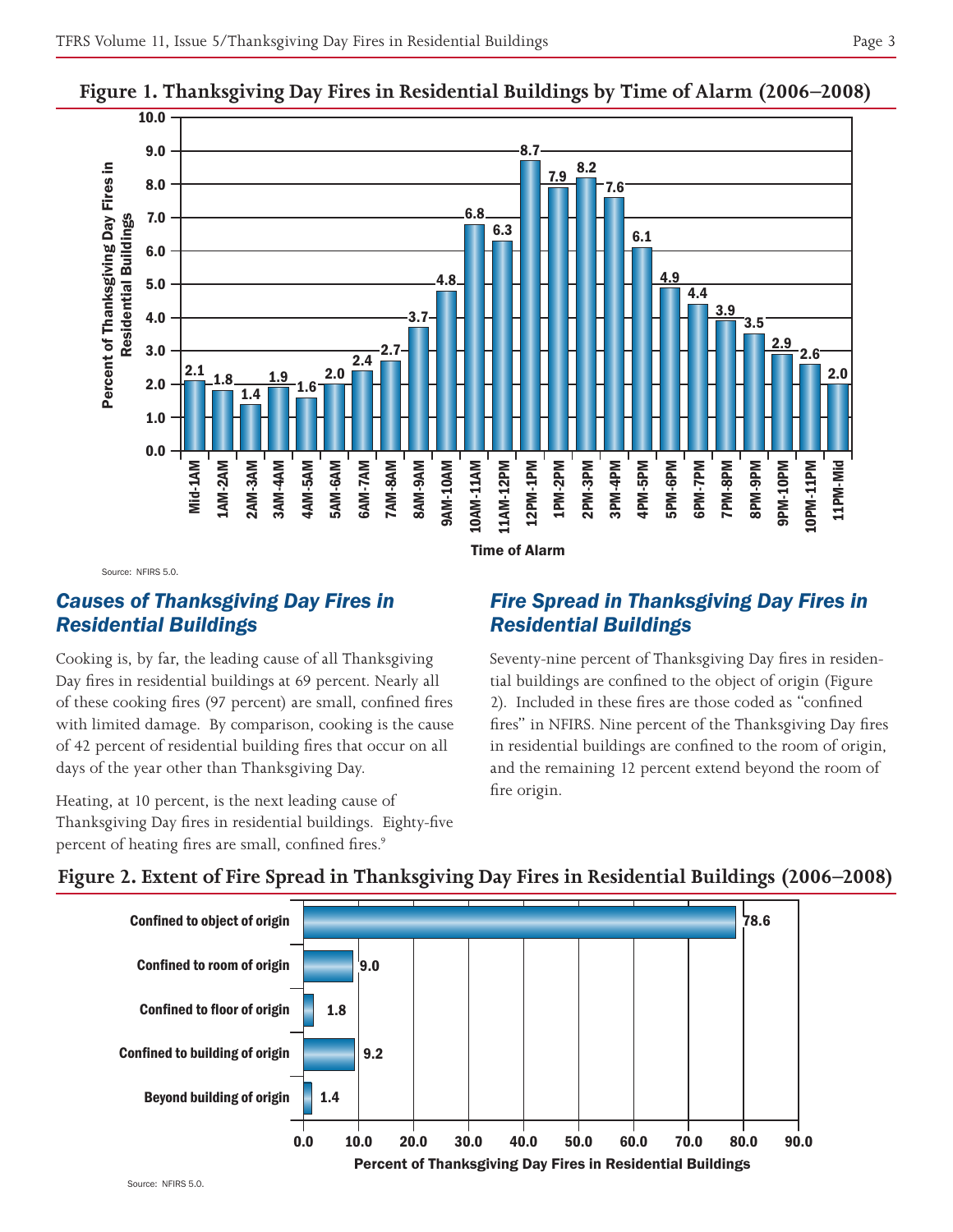# *Confined Fires*

Confined fires are allowed abbreviated NFIRS reporting and many details of these fires that are not required are not reported. As previously discussed, however, it is known that confined fires account for 71 percent of all Thanksgiving Day fires in residential buildings. Cooking (87 percent) and heating (12 percent) are the top two causes of confined Thanksgiving Day fires in residential buildings accounting for a total of 99 percent of all these types of fires. In addition, the numbers of confined Thanksgiving Day fires in residential buildings are highest from 12 to 4 p.m, accounting for 37 percent of these types of fires.

# *Nonconfined Fires*

The next sections of this topical report address nonconfined Thanksgiving Day fires in residential buildings, the larger

and more serious fires, where more detailed fire data are available.

#### *Causes of Nonconfined Thanksgiving Day Fires in Residential Buildings*

While cooking, by far, is the leading cause of all Thanksgiving Day fires in residential buildings as well as confined Thanksgiving Day fires in residential buildings, it only accounts for 10 percent of all nonconfined Thanksgiving Day fires in residential buildings. Rather, electrical malfunctions (14 percent), carelessness or other unintentional actions (14 percent), and open flames (13 percent) are the leading causes of all nonconfined Thanksgiving Day fires in residential buildings (Figure 3).



#### **Figure 3. Causes of Nonconfined Thanksgiving Day Fires in Residential Buildings (2006–2008)**

Source: NFIRS 5.0.

#### *Where Nonconfined Thanksgiving Day Fires in Residential Buildings Start (Area of Fire Origin)*

Nonconfined Thanksgiving Day fires in residential buildings most often start in cooking areas and kitchens (22 percent) as shown in Table 3. Bedrooms (12 percent) and common

rooms, living rooms, or lounge areas (8 percent) are the next most common areas of fire origin in the home. Less common leading areas of fire origin are fires that start in wall assembly areas (6 percent), attics (5 percent), garages and carports (5 percent), and laundry areas (4 percent).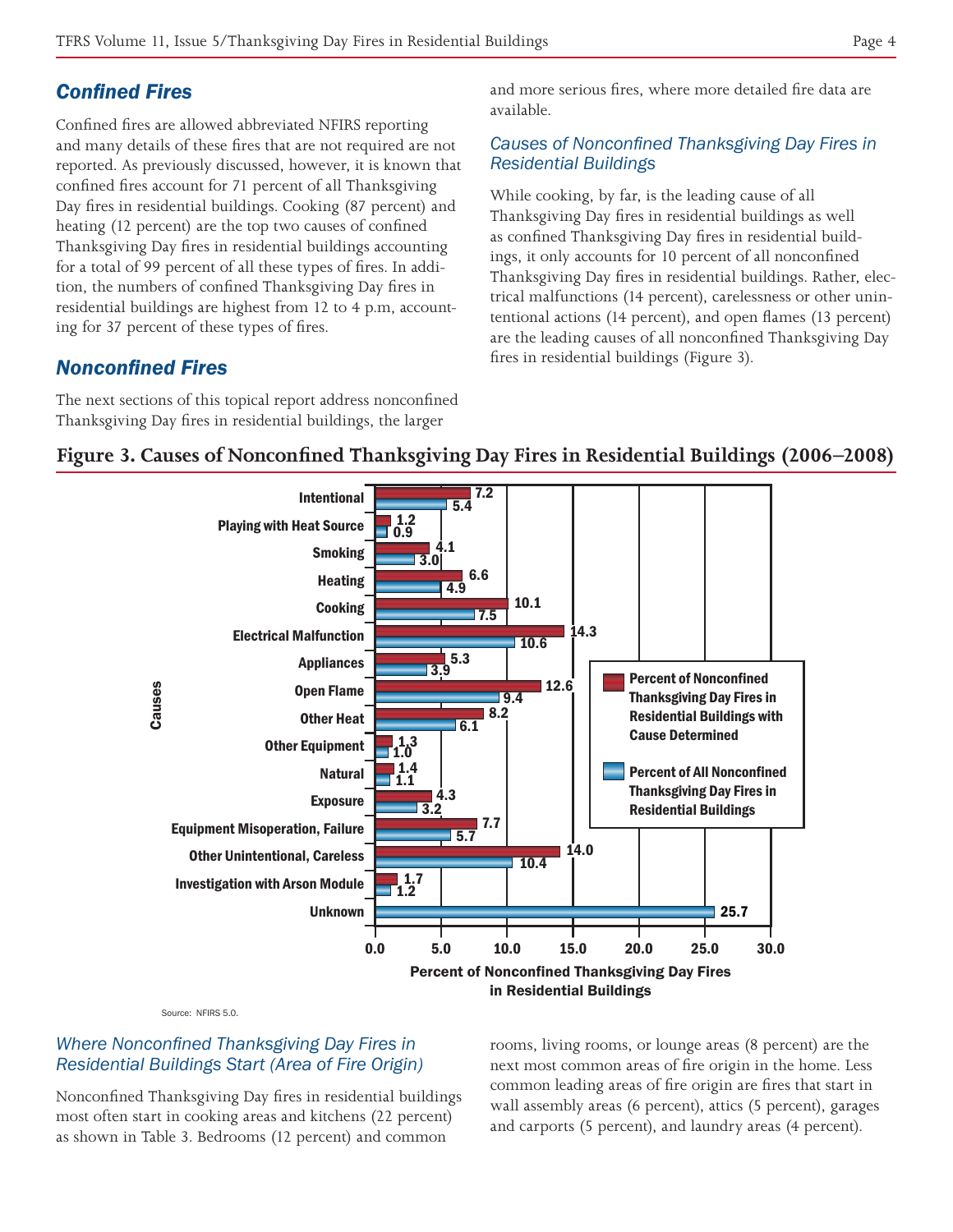Note that these areas of fire origin do not include areas associated with confined fires. As confined cooking fires are a substantial percentage of all Thanksgiving Day fires in residential buildings, it is likely that the kitchen is, by far, the leading area of fire origin for all Thanksgiving Day fires in residential buildings.

### **Table 3. Leading Areas of Fire Origin in Nonconfined Thanksgiving Day Fires in Residential Buildings (2006–2008)**

| Areas of Fire Origin                               | <b>Percent (Unknowns Apportioned)</b> |
|----------------------------------------------------|---------------------------------------|
| Cooking area, kitchen                              | 22.2                                  |
| Bedrooms                                           | 12.3                                  |
| Common room, den, family room, living room, lounge | 7.9                                   |
| Wall assembly, concealed wall space                | 5.5                                   |
| Attic                                              | 4.9                                   |
| Vehicle storage area (garage, carport)             | 4.5                                   |
| Laundry area                                       | 4.4                                   |
| Source: NFIRS 5.0.                                 |                                       |

#### *How Nonconfined Thanksgiving Day Fires in Residential Buildings Start (Heat Source)*

Figure 4 shows sources of heat for nonconfined Thanksgiving Day fires in residential buildings. The "heat from powered equipment" category accounts for 50 percent of nonconfined Thanksgiving Day fires in residential buildings. Within this category, radiated or conducted heat from operating equipment accounts for 16 percent, electrical arcing accounts for 15 percent, heat from other powered equipment accounts for 12 percent, and spark, ember, or flame from operating equipment accounts for 6 percent of all nonconfined Thanksgiving Day fires in residential buildings.

The "hot or smoldering objects" category accounts for 18 percent of nonconfined Thanksgiving Day fires in residential buildings. This category includes items such as hot embers or ashes (8 percent) and miscellaneous hot or smoldering objects (8 percent).

"Heat from open flame or smoking material" is the third largest category at 17 percent. This category includes items such as candles (5 percent), heat from miscellaneous open flame or smoking materials (5 percent), and cigarettes (4 percent).

# **Figure 4. Sources of Heat in Nonconfined Thanksgiving Day Fires in Residential Buildings by Major Category (2006–2008)**

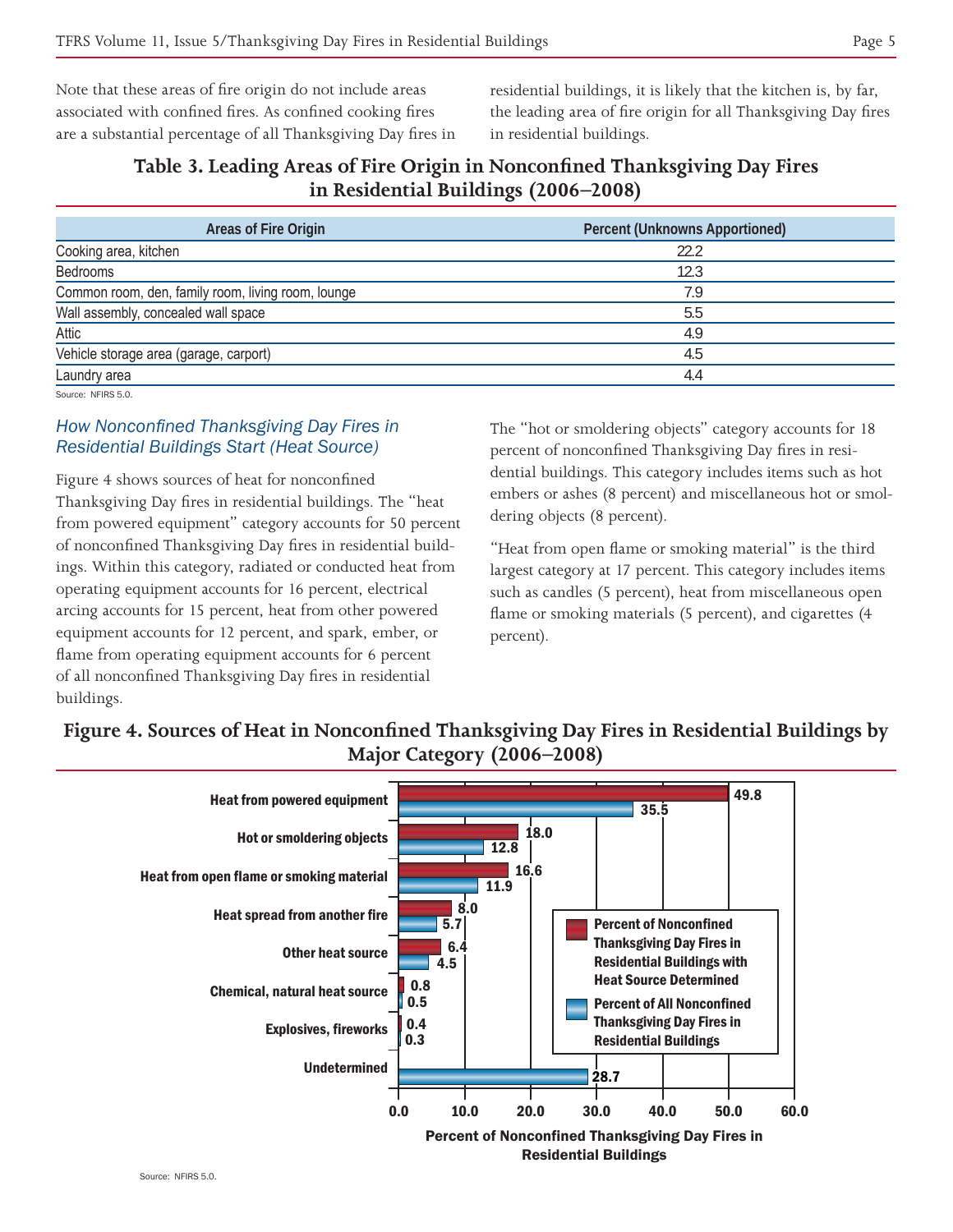#### *What Ignites First in Nonconfined Thanksgiving Day Fires in Residential Buildings*

Thirty-seven percent of the items first ignited in nonconfined Thanksgiving Day fires in residential buildings with item first ignited determined fall under the "structural component, finish" category (Figure 5). This category includes exterior roof covering and trim, floor covering (rug, carpet, or mat), and interior wall and ceiling covering. The next leading categories, "organic materials" and "general materials," each account for 15 percent of nonconfined Thanksgiving Day fires in residential buildings.

Structural member or framing (13 percent), cooking materials (12 percent), and electrical wire, cable insulation (8 percent) are the specific items most often first ignited in nonconfined Thanksgiving Day fires in residential buildings. Of interest, deep fryers were the equipment involved in the ignition in 6 percent of nonconfined residential building fires on Thanksgiving Day where the item first ignited was specified as cooking materials.<sup>10</sup>

# **Figure 5. Item First Ignited in Nonconfined Thanksgiving Day Fires in Residential Buildings (2006–2008)**



Source: NFIRS 5.0.

#### *Fire Spread in Nonconfined Thanksgiving Day Fires in Residential Buildings*

Figure 6 shows the fire spread in nonconfined Thanksgiving Day fires in residential buildings. The majority of these nonconfined fires, 57 percent, are limited to the object or room of fire origin with fire spread almost evenly split between the two areas of fire origin—in 29 percent of

nonconfined fires, the fire is confined to the room of origin; in another 28 percent of fires, the fire is confined to the object of origin.

The remaining 43 percent of nonconfined Thanksgiving Day fires in residential buildings extend beyond the room of origin. The leading causes of these larger fires are other unintentional actions (carelessness), open flame, and electrical malfunctions.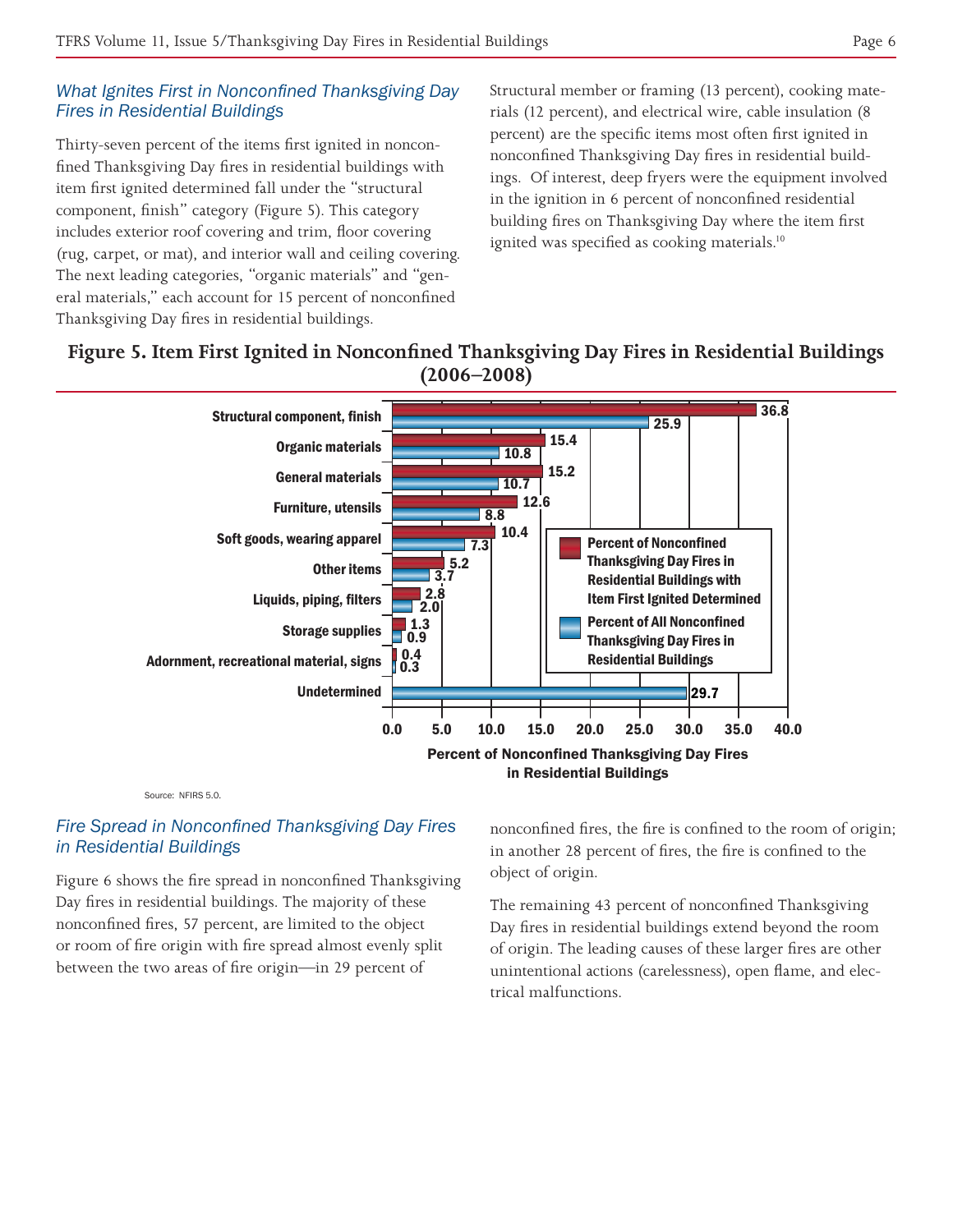



Source: NEIRS 5.0.

#### *Factors Contributing to Ignition in Nonconfined Thanksgiving Day Fires in Residential Buildings*

Table 4 shows the categories of factors contributing to ignition in nonconfined Thanksgiving Day fires in residential buildings. The leading category of factors contributing to ignition is the "misuse of material or product" (35 percent). Within this category, heat source too close to combustible materials and abandoned or discarded materials account for

14 percent and 9 percent of all nonconfined Thanksgiving Day fires in residential buildings, respectively.

The "electrical failure, malfunction" category is a contributing factor in 20 percent of nonconfined Thanksgiving Day fires in residential buildings. "Operational deficiency" and "mechanical failure, malfunction" are the next leading categories at 13 percent and 12 percent, respectively.

# **Table 4. Factors Contributing to Ignition for Nonconfined Thanksgiving Day Fires in Residential Buildings (Where Factors Contributing to Ignition are Specified, 2006–2008)**

| <b>Factors Contributing to Ignition Category</b> | Percent of Nonconfined Thanksgiving Day Fires in Residential<br><b>Building (Unknowns Apportioned)</b> |
|--------------------------------------------------|--------------------------------------------------------------------------------------------------------|
| Misuse of material or product                    | 35.2                                                                                                   |
| Electrical failure, malfunction                  | 20.4                                                                                                   |
| Operational deficiency                           | 12.7                                                                                                   |
| Mechanical failure, malfunction                  | 12.1                                                                                                   |
| Fire spread or control                           | 9.4                                                                                                    |
| Design, manufacture, installation deficiency     | 7.2                                                                                                    |
| Other factors contributing to ignition           | 6.4                                                                                                    |
| Natural condition                                |                                                                                                        |

Source: NFIRS 5.0.

Notes: 1) Includes only incidents where factors that contributed to the ignition of the fire were specified.

2) Multiple factors contributing to fire ignition may be noted for each incident; total will exceed 100 percent.

# *Alerting/Suppression Systems in Thanksgiving Day Fires in Residential Buildings*

Technologies to detect and extinguish fires have been a major contributor to the drop in fire fatalities and injuries over the past 30 years. Smoke alarms are now present in the majority of residential buildings. In addition, the use of residential sprinklers is widely supported by the fire service and is gaining support within residential communities.<sup>11</sup>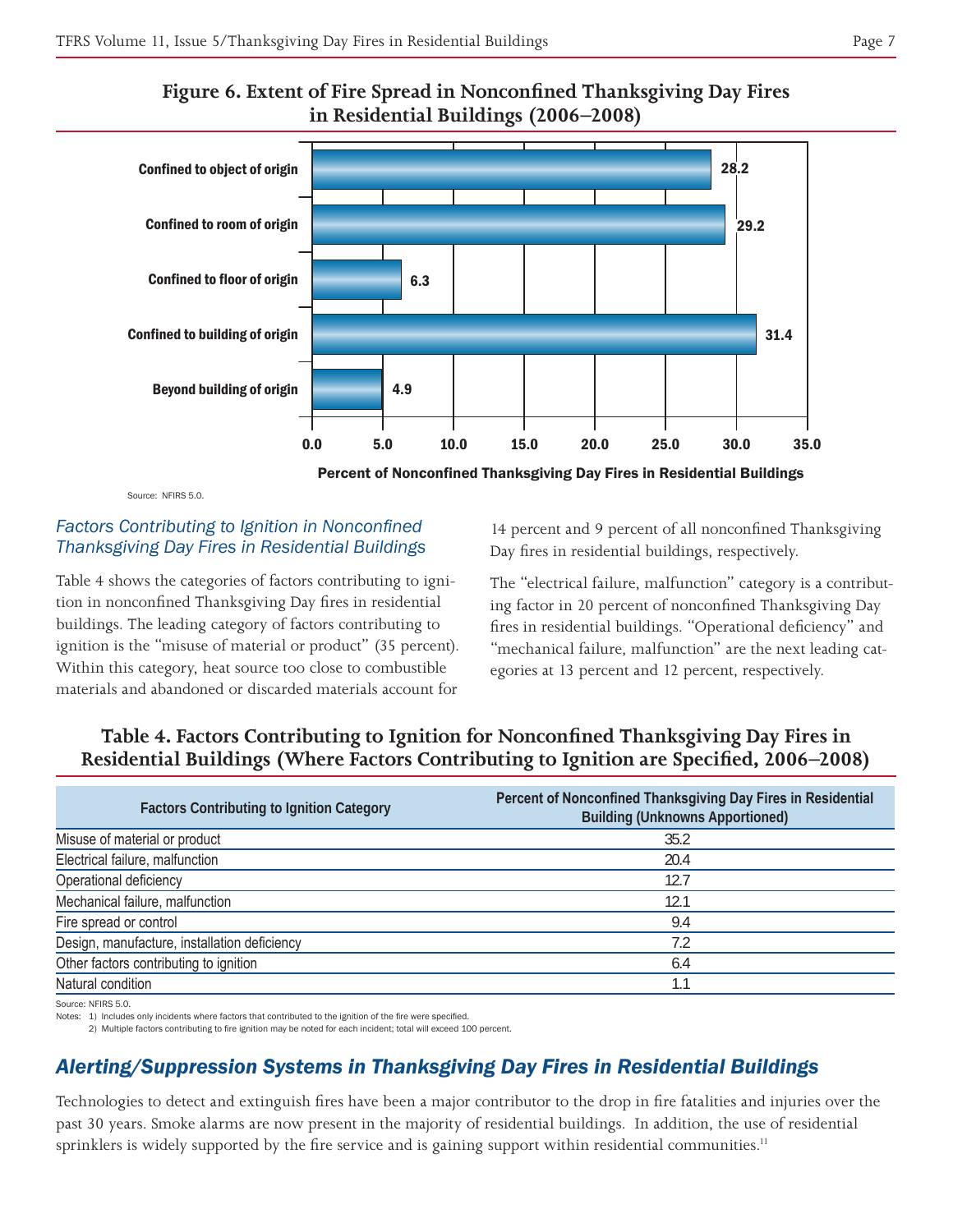Smoke alarm data are available for both confined and nonconfined fires, although for confined fires, the data are very limited in scope. As different levels of data are collected on smoke alarms in confined and nonconfined fires, the analyses are performed separately. Note that the data presented in Tables 5 to 7 are the raw counts from the NFIRS data set and are not scaled to national estimates of smoke alarms in Thanksgiving Day fires in residential buildings. In addition, NFIRS does not allow for the determination of the type of smoke alarm—that is, if the smoke alarm was photoelectric or ionization, or the location of the smoke alarm with respect to the area of fire origin.

#### *Smoke Alarms in Nonconfined Fires*

Overall, smoke alarms were reported as present in 46 percent of nonconfined Thanksgiving Day fires in residential buildings (Table 5). In 23 percent of nonconfined Thanksgiving Day fires in residential buildings, there were no smoke alarms present. In another 31 percent of these fires, firefighters were unable to determine if a smoke alarm was present. Thus, smoke alarms were potentially missing in between 23 and 54 percent of these fires with the ability to spread and possibly result in fatalities.

| Table 5. Presence of Smoke Alarms in Nonconfined Thanksgiving Day Fires |
|-------------------------------------------------------------------------|
| in Residential Buildings (2006-2008)                                    |

| <b>Presence of Smoke Alarms</b> | Percent |
|---------------------------------|---------|
| Present                         | 45.7    |
| None present                    | 22.9    |
| Undetermined                    | 31.4    |
| Source: NFIRS 5.0.              |         |

While 14 percent of all nonconfined Thanksgiving Day fires occur in residential buildings that are *not* currently or routinely occupied, these occupancies—buildings under construction, undergoing major renovation, vacant, and the like—are unlikely to have alerting and suppression systems that are in place and, if in place, that operate. Only 10 percent of nonconfined Thanksgiving Day fires in unoccupied residential buildings were reported as having smoke alarms that operated. As a result, the detailed smoke alarm analyses in the next section focus on nonconfined fires in occupied residential buildings only.

#### *Smoke Alarms in Nonconfined Fires in Occupied Residential Buildings*

Smoke alarms were reported as present in 49 percent of nonconfined Thanksgiving Day fires in occupied residential buildings (Table 6). In 20 percent of nonconfined Thanksgiving Day fires in occupied residential buildings, there were no smoke alarms present. In another 32 percent of these fires, firefighters were unable to determine if a smoke alarm was present.

When smoke alarms were present (49 percent) and the alarm operational status is considered, the percentage of smoke alarms reported as present consists of:

- smoke alarms present and operated—25 percent;
- present but did not operate—15 percent (alarm did not operate, 8 percent; fire too small, 7 percent); and
- present, but operational status unknown—9 percent.

When the subset of incidents where smoke alarms were reported as present are analyzed separately, smoke alarms were reported to have operated in 51 percent of the incidents and failed to operate in 17 percent. In 14 percent of this subset, the fire was too small to activate the alarm. The operational status of the alarm was undetermined in 18 percent of these incidents.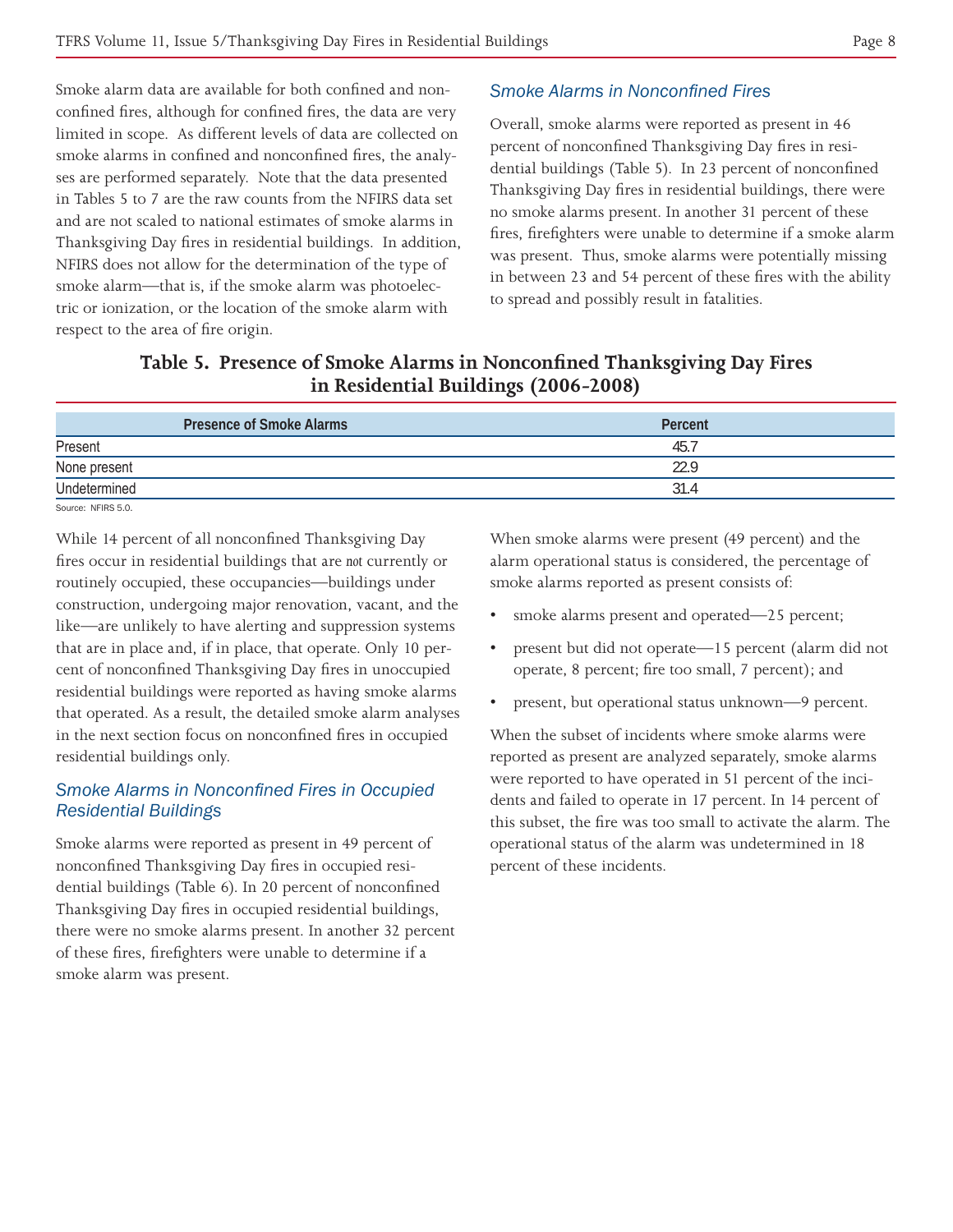| Table 6. NFIRS Smoke Alarm Data for Nonconfined Thanksgiving Day Fires in Occupied |  |
|------------------------------------------------------------------------------------|--|
| Residential Buildings (NFIRS, 2006-2008)                                           |  |

| Presence of<br><b>Smoke Alarms</b> | <b>Smoke Alarm Operational Status</b>  | <b>Smoke Alarm Effectiveness</b>                              | Count | Percent |
|------------------------------------|----------------------------------------|---------------------------------------------------------------|-------|---------|
|                                    | Fire too small to activate smoke alarm |                                                               | 68    | 7.0     |
| Present                            | Smoke alarm operated                   | Smoke alarm alerted occupants, occupants<br>responded         | 175   | 18.1    |
|                                    |                                        | Smoke alarm alerted occupants, occupants<br>failed to respond | 9     | 0.9     |
|                                    |                                        | No occupants                                                  | 27    | 2.8     |
|                                    |                                        | Smoke alarm failed to alert occupants                         | 3     | 0.3     |
|                                    |                                        | Undetermined                                                  | 26    | 2.7     |
|                                    | Smoke alarm failed to operate          |                                                               | 80    | 8.3     |
|                                    | Undetermined                           |                                                               | 85    | 8.8     |
| None present                       |                                        |                                                               | 190   | 19.6    |
| Undetermined                       |                                        | 306                                                           | 31.6  |         |
| <b>Total Incidents</b>             |                                        |                                                               | 969   | 100.0   |

Source: NFIRS 5.0.

Notes: The data presented in this table are raw data counts from the NFIRS data set. They do not represent national estimates of smoke alarms in nonconfined Thanksgiving Day fires in occupied residential buildings. They are presented for informational purposes. Total may not add to 100 percent due to rounding.

#### *Smoke Alarms in Confined Fires*

Less information about smoke alarm status is collected for confined fires, but the data still give important insights about the effectiveness of alerting occupants in these types of fires. The analyses presented here do not differentiate between occupied and unoccupied residential buildings, as this data detail is not required when reporting confined fires in NFIRS. However, an assumption may be made that confined fires are fires in occupied housing as these types of fires are unlikely to be reported in residential buildings that are not occupied.

Smoke alarms operated and alerted occupants in 44 percent of the reported confined Thanksgiving Day fires in residential buildings (Table 7). The data suggest that smoke alarms may alert residents to confined fires as the early alerting allowed the occupants to extinguish the fires, or the fires self-extinguished. If this is the case, it is an example of the contribution to life safety and the ability to rapidly respond to fires in early stages that smoke alarms afford.<sup>12</sup>

Occupants were not alerted by smoke alarms in 15 percent of confined Thanksgiving Day fires in residential buildings.13 In 42 percent of these confined fires, the smoke alarm effectiveness was unknown.

### **Smoke Alarm Effectiveness Count Percent** Smoke alarm alerted occupants and the state of the state of the 1,189 43.5 and the state of the 43.5 Smoke alarm did not alert occupants and the state of the 410 15.0 model in the 410 15.0 model in the 410 15.0 model in the 410 15.0 model in the 410 15.0 model in the 410 15.0 model in the 410 model in the 410 model in the Unknown 1,132 41.5 Total Incidents 2,731 2000 10000 10000 10000 10000 10000 10000 10000 10000 10000 10000 10000 10000 10000 10000

#### **Table 7. NFIRS Smoke Alarm Data for Confined Thanksgiving Day Fires in Residential Buildings (NFIRS, 2006-2008)**

Source: NFIRS 5.0.

Notes: The data presented in this table are raw data counts from the NFIRS data set. They do not represent national estimates of smoke alarms in confined Thanksgiving Day fires in residential buildings. They are presented for informational purposes.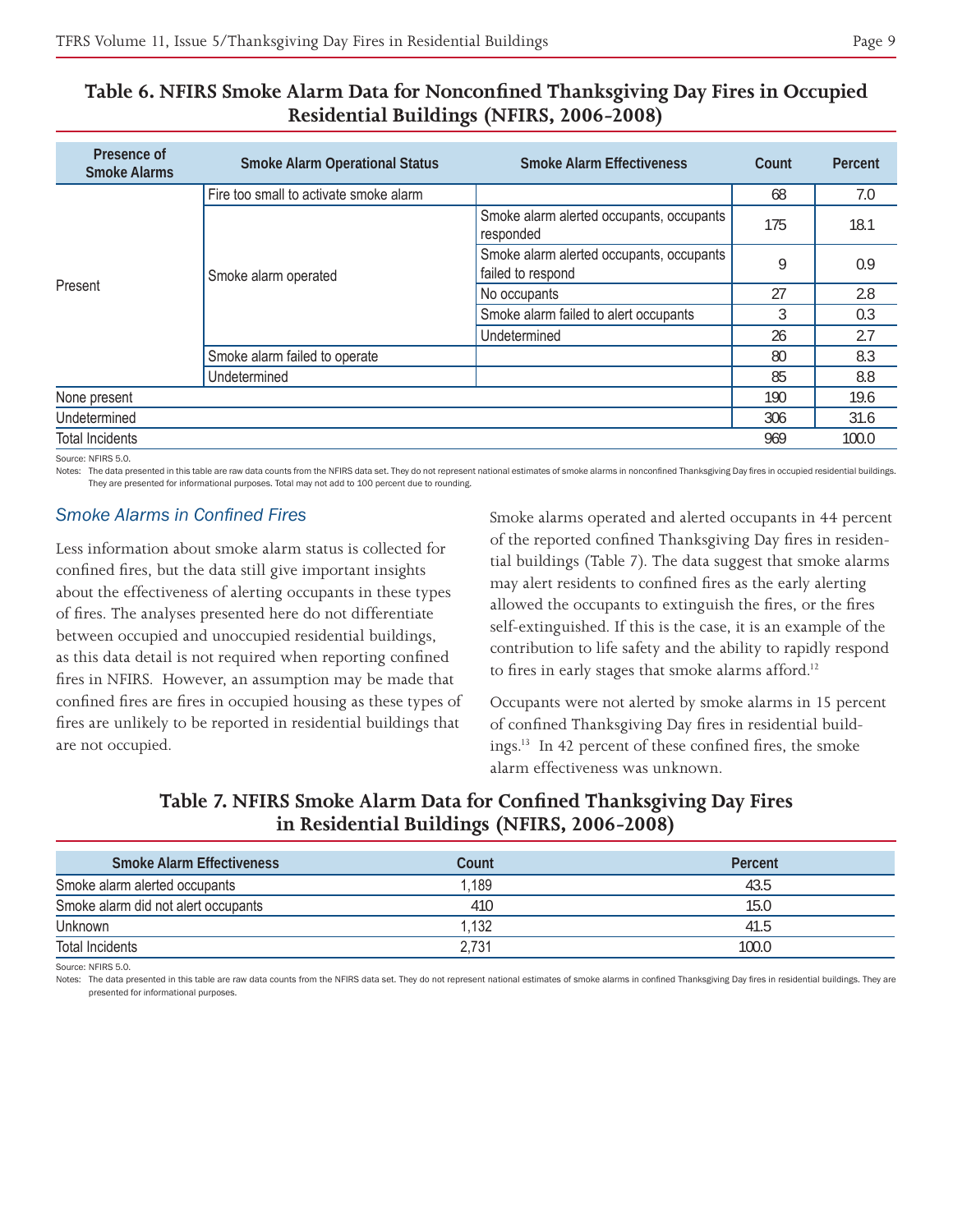#### *Automatic Extinguishment Systems in Nonconfined Fires in Residential Buildings*

The analyses presented here do not differentiate between occupied and unoccupied housing, as very few reported fires (1 percent) in unoccupied housing have automatic extinguishment systems (AES) present. Note that the data presented in Table 8 are the raw counts from the NFIRS data set and are not scaled to national estimates of AESs in Thanksgiving Day fires in residential buildings.

Overall, full or partial AESs, mainly sprinklers, were present in only 2 percent of nonconfined Thanksgiving Day

fires in residential buildings (Table 8). AESs were not present in 91 percent of nonconfined Thanksgiving Day fires in residential buildings. The lack of AESs is not unexpected as only 3 percent of all nonconfined residential building fires have an AES present.

Sprinklers are required by code in hotels and many multifamily residences. There are major movements in the U.S. fire service to require or facilitate use of sprinklers in all new homes, which could improve the usage of residential sprinklers in the future. At present, however, they are largely absent nationwide.<sup>14</sup>

### **Table 8. NFIRS Automatic Extinguishing System (AES) Data for Nonconfined Thanksgiving Day Fires in Residential Buildings (2006-2008)**

| <b>AES Presence</b>    | Count | Percent |
|------------------------|-------|---------|
| AES present            | 24    |         |
| Partial system present |       | 0.0     |
| AES not present        | 1,016 | 90.6    |
| Unknown                | 81    |         |
| <b>Total Incidents</b> | .121  | 100.0   |

Source: NFIRS 5.0.

Notes: The data presented in this table are raw data counts from the NFIRS data set. They do not represent national estimates of AESs in nonconfined Thanksgiving Day fires in residential buildings. They are presented for informational purposes. Total may not add to 100 percent due to rounding.

#### *Examples*

The following are some recent examples of Thanksgiving Day fires in residential buildings reported by the media:

- Thanksgiving Day 2009: An early morning chimney fire destroyed a home in Magnolia, TX, when a small fire was left burning in the fireplace after the occupants went to bed. Smoke alarms were present in the house and operated. The occupants in the house escaped the three alarm fire without injury.<sup>15</sup>
- Thanksgiving Day 2009: A fire completely destroyed a home in Sandwich, MA, following a reported explosion at the residence. The occupant of the house sustained serious injuries in the explosion and fire. The cause of the blaze was still under investigation, but fire officials have focused on a water heater hooked up the night before the blast.<sup>16</sup>
- Thanksgiving Day 2008: Fire destroyed a mobile home in Berkeley Springs, WV, on Thanksgiving morning. The blaze presented firefighters with more danger than usual as some 5,000 rounds of ammunition kept exploding inside of the home and a couple of propane tanks were located on the porch. The cause of the fire was unclear, but it was known to be an unintentional fire. The owner of the mobile home was not there when the fire began. The total loss from the fire was estimated at \$50,000.<sup>17</sup>
- Thanksgiving Day 2008: A 2-year-old boy died from injuries he suffered when flames tore through his Port Carbon, PA, home. The fire was reported to be accidentally started by a wood burner inside the home. Attempts to rescue the boy who was sleeping upstairs were suspended due to heavy flames and intense heat. The boy's mother and four others escaped the fire which resulted in a total loss of the home.<sup>18</sup>
- Thanksgiving Day 2007: In Otsego, MI, a fire killed two people early Thanksgiving morning in an apartment that had no working smoke alarms. The fire, which remains under investigation, was reported to be a small, smoldering fire that started in and burned through the floor of the bedroom. There was no outside structural damage to the building in which the apartment was located.<sup>19</sup>

# *NFIRS Data Specifications for Thanksgiving Day Fires in Residential Buildings*

Data for this report were extracted from the NFIRS annual Public Data Release (PDR) files for 2006, 2007, and 2008. Only version 5.0 data were extracted.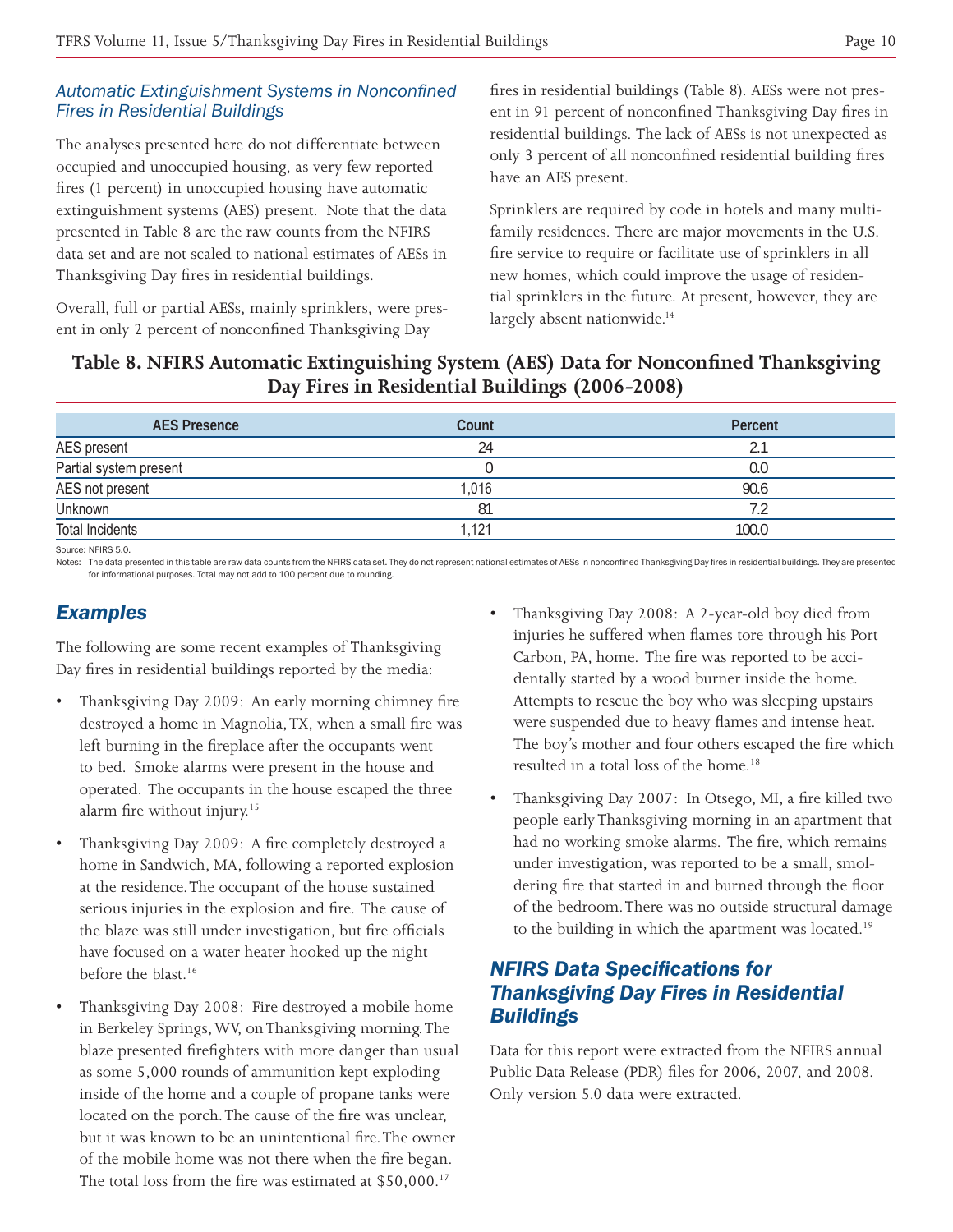Thanksgiving Day fires in residential buildings are defined as:

• Incident Types 111 to 123:

| <b>Incident</b><br><b>Type</b> | <b>Description</b>                                       |
|--------------------------------|----------------------------------------------------------|
| 111                            | <b>Building fire</b>                                     |
| 112                            | Fires in structure other than in a building              |
| 113                            | Cooking fire, confined to container                      |
| 114                            | Chimney or flue fire, confined to chimney or flue        |
| 115                            | Incinerator overload or malfunction, fire confined       |
| 116                            | Fuel burner/boiler malfunction, fire confined            |
| 117                            | Commercial compactor fire, confined to rubbish           |
| 118                            | Trash or rubbish fire, contained                         |
| 120                            | Fire in mobile property used as a fixed structure, other |
| 121                            | Fire in mobile home used as fixed residence              |
| 122                            | Fire in motor home, camper, recreational vehicle         |
| 123                            | Fire in portable building, fixed location                |

Note that Incident Types 113 to 118 do not specify if the structure is a building.

Incident Type 112 is included prior to 2008 as previous analyses have shown that Incident Types 111 and 112 were used interchangeably. As of 2008, Incident Type 112 is excluded.

- Aid Types 3 (mutual aid given) and 4 (automatic aid given) are excluded to avoid double counting of incidents.
- Property use  $400$  to  $464$ :

| Property<br><b>Use</b> | <b>Description</b>                         |
|------------------------|--------------------------------------------|
| 400                    | Residential, other                         |
| 419                    | One- or two-family dwelling                |
| 429                    | Multifamily dwelling                       |
| 439                    | Boarding/Rooming house, residential hotels |
| 449                    | Hotel/Motel, commercial                    |
| 459                    | Residential board and care                 |
| 460                    | Dormitory-type residence, other            |
| 462                    | Sorority house, fraternity house           |
| 464                    | Barracks, dormitory                        |

#### *Notes:*

1 National estimates are based on 2006-2008 native version 5.0 data from the National Fire Incident Reporting System (NFIRS) and residential structure fire loss estimates from the National Fire Protection Association's (NFPA's) annual surveys of fire loss. Fires are rounded to the nearest 100, deaths to the nearest 5, injuries to the nearest 25, and loss to the nearest \$million.

<sup>2</sup> In NFIRS, version 5.0, a structure is a constructed item of which a building is one type. In previous versions of NFIRS, the term "residential structure" commonly referred to buildings where people live. To coincide with this concept, the definition of a residential structure fire for NFIRS 5.0 has, therefore, changed to include only those fires where the NFIRS 5.0 Structure Type is 1 or 2 (enclosed building and fixed portable or mobile structure) with a residential property use. Such fires are referred to as "residential buildings" to distinguish these buildings from other structures on residential properties that may include fences, sheds, and other uninhabitable structures. Confined fire incidents that have a residential property use, but do not have a structure type specified are presumed to be buildings. Nonconfined fire incidents without a structure type specified are considered to be invalid incidents (structure type is a required field) and are not included.

- Structure Type:
	- For Incident Types 113-118:
		- 1—Enclosed building,
		- 2—Fixed portable or mobile structure, and
		- Structure Type not specified (null entry).
	- For Incident Types 111, 112, and 120–123:
		- 1—Enclosed building, and
		- 2—Fixed portable or mobile structure.
- Only fire incidents that occurred on the Thanksgiving Day dates of November 23, 2006, November 22, 2007, and November 27, 2008 are included.

The analyses contained in this report reflect the current methodologies used by the U.S. Fire Administration (USFA). The USFA is committed to providing the best information on the United States' fire problem and continually examines its data and methodology to fulfill this goal. Because of this commitment, data collection strategies and methodological changes are possible and do occur. As a result, analyses and estimates of the fire problem may change slightly over time. Previous analyses and estimates on specific issues (or similar issues) may have used different methodologies or data definitions and may not be directly comparable to the current ones.

#### To request additional information or to comment on this report, visit http://www.usfa.fema.gov/applications/ feedback/index.jsp